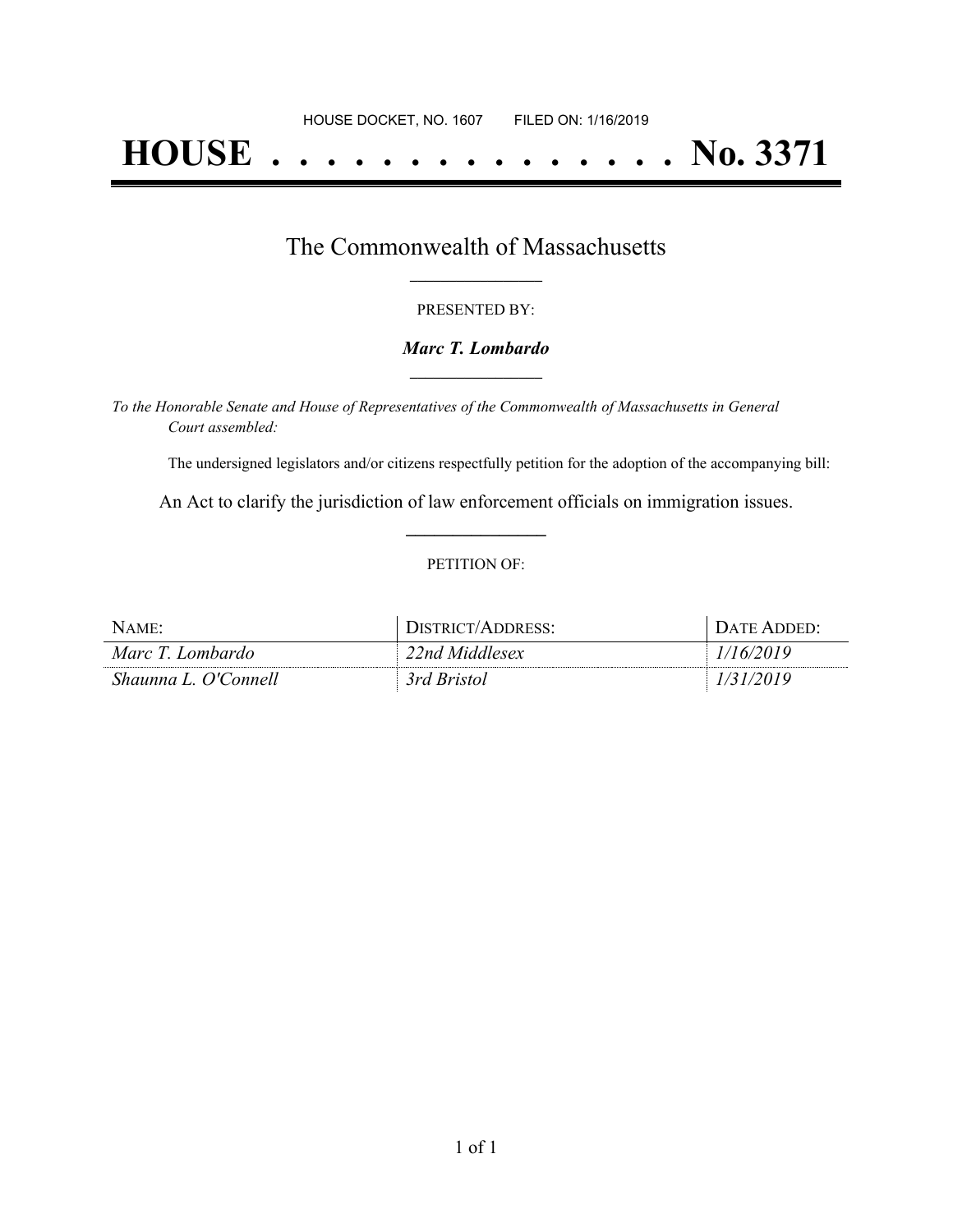# **HOUSE . . . . . . . . . . . . . . . No. 3371**

By Mr. Lombardo of Billerica, a petition (accompanied by bill, House, No. 3371) of Marc T. Lombardo and Shaunna L. O'Connell relative to the jurisdiction of law enforcement officials on immigration issues. The Judiciary.

## The Commonwealth of Massachusetts

**In the One Hundred and Ninety-First General Court (2019-2020) \_\_\_\_\_\_\_\_\_\_\_\_\_\_\_**

**\_\_\_\_\_\_\_\_\_\_\_\_\_\_\_**

An Act to clarify the jurisdiction of law enforcement officials on immigration issues.

Be it enacted by the Senate and House of Representatives in General Court assembled, and by the authority *of the same, as follows:*

- 1 SECTION 1. Chapter 276 of the General Laws is hereby amended by inserting after
- 2 section 28 the following new section:-

 Section 28A. Any law enforcement officer shall have authority, with or without warrant, to enforce the criminal laws of the United States, including those enumerated in Title 8 of the United States Code, provided that there is probable cause to believe that a violation of the law has occurred. Such probable cause may be based on the personal observations and belief of the officer, or may be based on information provided by reliable sources, including other federal, state or local law enforcement officers.

 Any law enforcement officer shall additionally have the authority to arrest and detain a person, without having a warrant for such arrest in his possession, if the officer making such arrest and detention, or the agency or department in which the officer serves, possesses an Immigration Detainer lawfully issued by the United States Department of Homeland Security